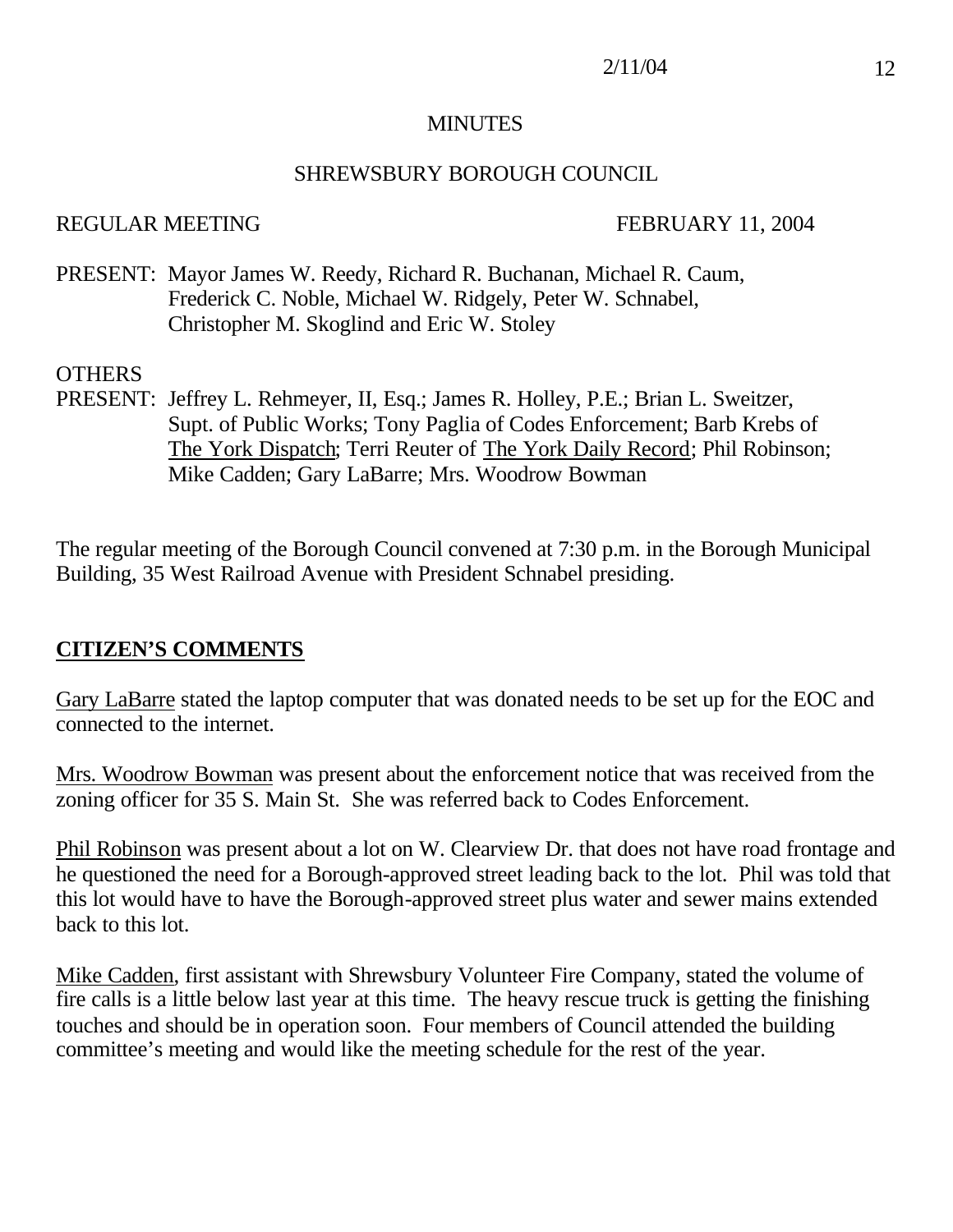## **APPROVAL OF MINUTES**

E. Stoley moved to approve the minutes of the January 5 and 14 meetings.

M. Ridgely and F. Noble seconded. The motion carried with all in favor.

## **APPROVAL OF EXPENDITURES AND REPORT OF ACCOUNTS**

M. Ridgely stated the bank did not bill us for the yearly principal payment for the sewer bond issue and it was billed in January so there will be two principal payments showing in the sewer budget for this year.

M. Ridgely moved to approve the expenditures and report of accounts for December, 2003. R. Buchanan seconded. The motion carried with all in favor.

## **BILLS**

- Kimberly M. Dettinger bookkeeping services  $1/18 2/8$  30.5 hours \$610.00
- Velda Nickell bookkeeping training year-end \$162.50
- James R. Holley & Assoc. emergency sewer repair \$189.86; construction observation Deer Creek subdivision \$286.00; sanitary sewer repairs 2003 \$704.00; Forest Lakes pump station \$223.58; general engineering \$829.63; Chapter 94 report \$81.96
- CGA Law Firm general for 2004 \$6,876.50
- Kimberly M. Dettinger bookkeeping services 12/8 1/11 20 hours \$420.00
- James M. Holley & Assoc. billing period  $11/27 12/31$  emergency manhole repair \$1,332.19; sanitary sewer repairs \$5,735.30; general sewer work \$365.48; general engineering \$879.49; pipe deposit \$181.00
- Springfield Contractors, Inc. for sewer interceptor repairs \$30,686.50
- Codes Enforcement  $1/5 1/31$  \$2,558.83
- E. Stoley moved to approve payment of the above bills.
- R. Buchanan seconded. The motion carried with all in favor.

## **SUBDIVISION AND LAND DEVELOPMENT BUSINESS**

## Revised Fee Schedule and Building Permit Schedule

Various fees were increased. The subdivision committee will be reviewing the open burning ordinance to see if open burning should be banned or just amended to limit the time the permit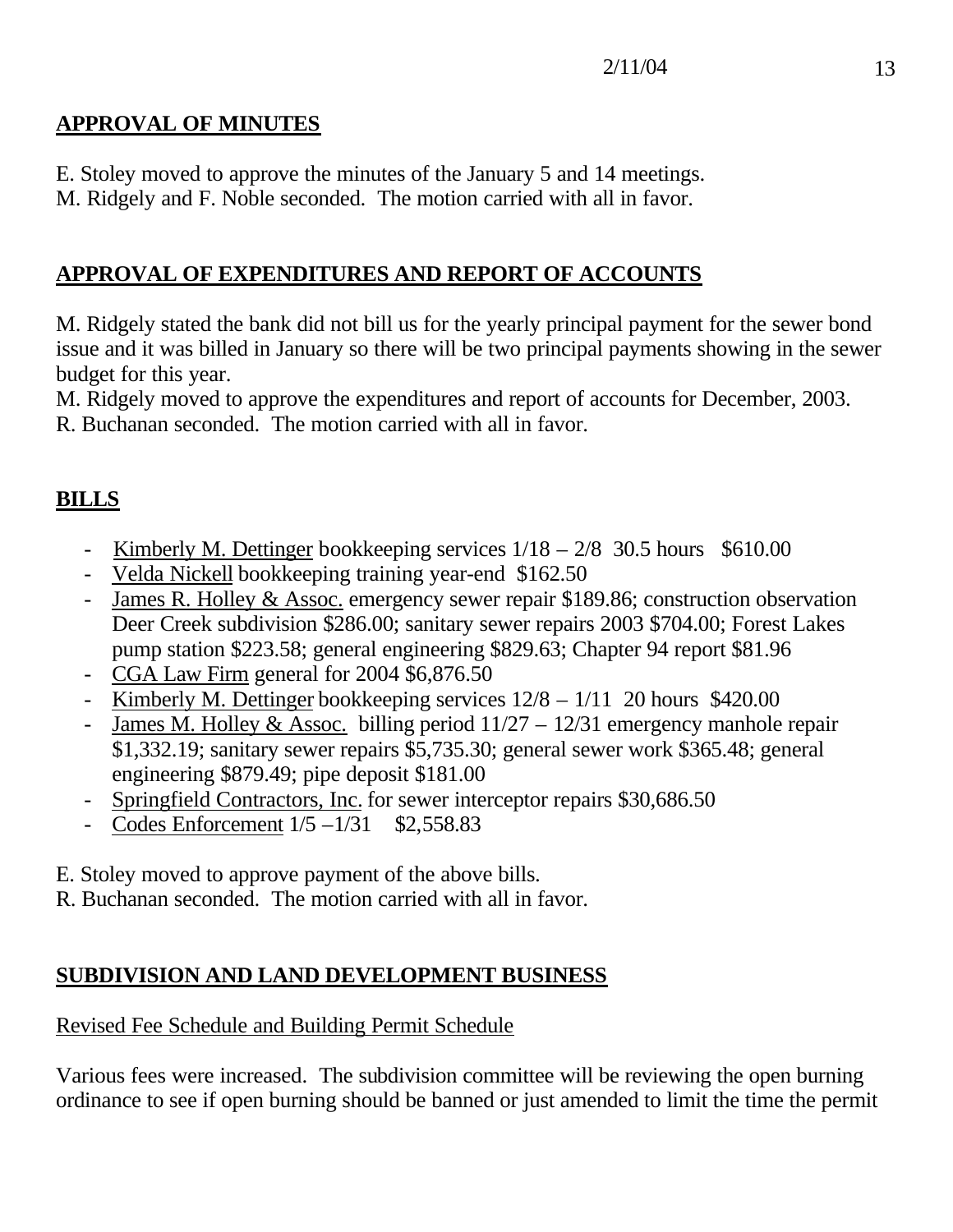is good for and other restrictions. The fee was increased from \$3.00 to \$23.00 with \$20.00 going to the fire company. An item will be placed in the newsletter that Council is thinking about banning open burning and to ask for comments.

Sol. Rehmeyer will put some criteria together.

E. Stoley moved to adopt Resolution #2004-2 to amend the Fee Schedule and Building Permit Schedule.

R. Buchanan seconded.

E. Stoley moved to amend the motion to increase the open burning fee to \$23.00 and that \$20.00 be forwarded to the fire company.

R. Buchanan seconded the amendment. The motions carried with all in favor.

Building Permit and Inspection Fee Costs Resolution

E. Stoley moved to adopt Resolution #2004-1 to amend the building and inspection fee costs. M. Caum seconded. The motion carried with all in favor.

Letter of Credit for Deer Creek Development

Eng. Holley recommends the letter of credit be reduced by an amount of \$17,190.00.

E. Stoley moved to reduce the Deer Creek Development Letter of Credit by an amount of \$17,190.00.

M. Caum seconded. The motion carried with all in favor.

## **REPORTS**

Zoning, Building, Permit Officer

## 214 S. Main St.

Tony Paglia, of Codes Enforcement, stated the property was posted with a stop work order and Mr. Marvel's attorney contacted Sol. Rehmeyer. If no zoning appeal is filed, we will proceed to the District Magistrate for penalties.

## Signs at the New Shopping Center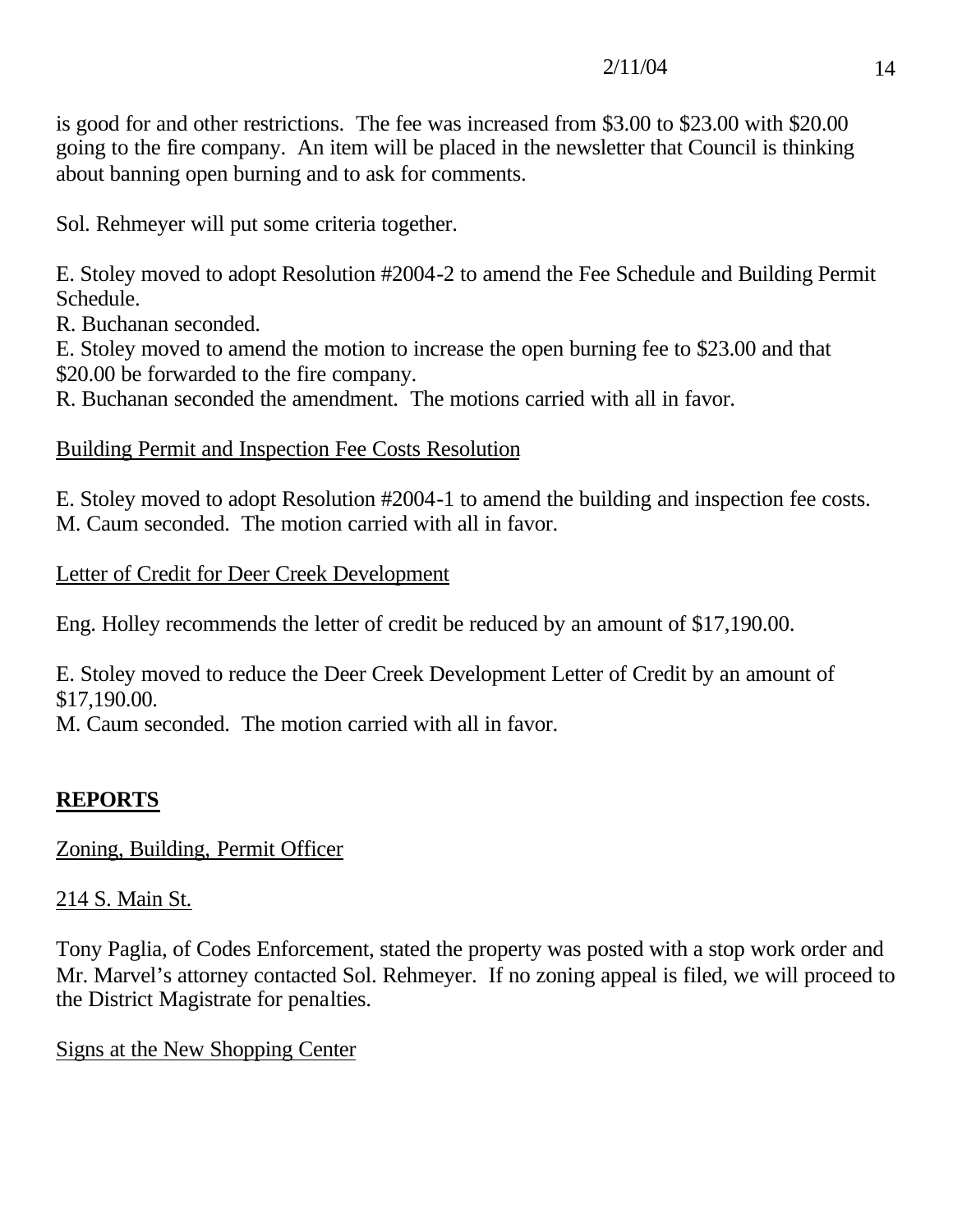## $2/11/04$  15

Most of the illegal signs are gone and the new owner of the shopping center is requesting additional time for the temporary 'for lease' sign. The new sub shop requested permission to have a 10' x 20' blow up cup to be placed on the roof. Council took the position the cup sign is against the ordinance and it shouldn't be allowed, but the business owner should be thanked for approaching the Borough to ask for approval. Tony was asked to have the owner of the shopping center place the remaining shields on the lights.

## Blowing Trash rear of 233/241 N. Main St.

Trash had blown under the fence at the new karate business at 241 N. Main St. where a new fence was installed. Grading will be done to prevent debris from blowing under the fence and the tire business is also installing a new fence. There will be a gate in each fence to allow for maintenance on the other side. Tony had the developer pick up the debris on the other side of the fence.

## Leaking Barrels in rear of 502 S. Main St.

An investigation on a compliant about leaking storage barrels behind 502 S. Main St. showed no leakage and the owner has agreed to remove the barrels.

#### Deer Creek Development Noise Complaints

Codes Enforcement received complaints that the contractors are starting too early. Tony spoke with the contractor who agreed to not start before 7:00 a.m.

## Advertising Sign Corner of E. Forrest Ave. and N. Highland Ave.

Tony was asked to measure this sign to make sure it's not violating the sight distance. Motorists pulling out of the alley onto Forrest Ave. have trouble seeing over the sign.

## **OTHER REPORTS**

**Water & Sewer** – Richard R. Buchanan

#### Sanitary Sewer Repair Bids

The work in Southern Farms was bid open cut method and by bursting method and the following bids were received: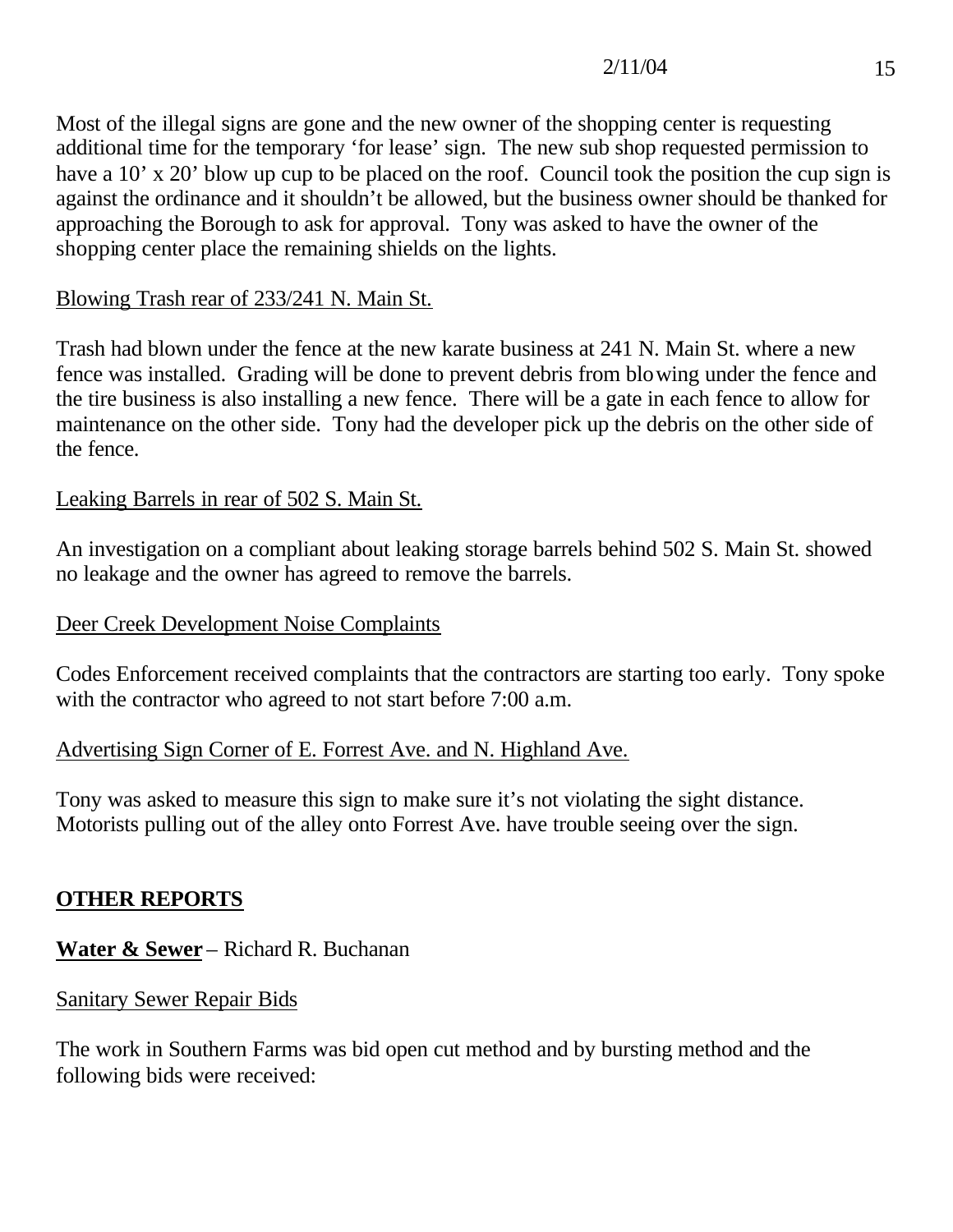## Traditional open cut(one bid): Kinsley Construction \$275,727.17 Bursting method(two bids): Kinsley Construction \$240,970.97 Propipe \$306,640.00

E. Stoley moved to approve the bid of Kinsley Construction for the bursting method at a price of \$240,970.97 on the recommendation of Eng. Holley. M. Ridgely seconded. The motion carried with all in favor.

#### New Wells

A joint meeting with DEP and the Susquehanna River Basin Commission will be held in Harrisburg on February 18 at 9:00 a.m. DEP still wants to only approve 72,000 gallons per day for the new wells instead of the 105,000 gallons per day.

#### Air Compressor Bids

Three bids were received in response to the bid request for an air compressor:

| Modern Equipment Sales & Rental Co. | \$12,960.00 |
|-------------------------------------|-------------|
| Ingersoll-Rand                      | \$9,896.00  |
| Highway Equipment & Supply Co.      | \$11,009.00 |

R. Buchanan moved to accept the bid of Ingersoll-Rand at a price of \$9,896.00 M. Caum seconded. The motion carried with all in favor.

#### York Water Customers – Shrewsbury and Hopewell Townships

There are 192 sewer customers who are served by the York Water Company. For the fourth quarter billing, the Public Works Department received computer-generated readings from the York Water Company at a charge of \$90.00 per quarter. The main problem is many of their readings are estimates because the meters do not work through their phone line system and they don't repair their meters immediately. In addition, some of their readings are mailed in by the customers if the meters do not work. We can't receive the readings until the  $11<sup>th</sup>$  day of the month, too late to send in to our billing company. Our auto-read gun is not compatible with their meters. We will also confirm the York Water Company would not allow the Borough to install our own meters because it would decrease water pressure.

The Borough is entitled to accurate readings. Sol. Rehmeyer will check the language in the ordinance and B. Sweitzer will send a letter to the York Water Company to see if we can install our own meters. If not, Council will consider putting these customers on a flat rate.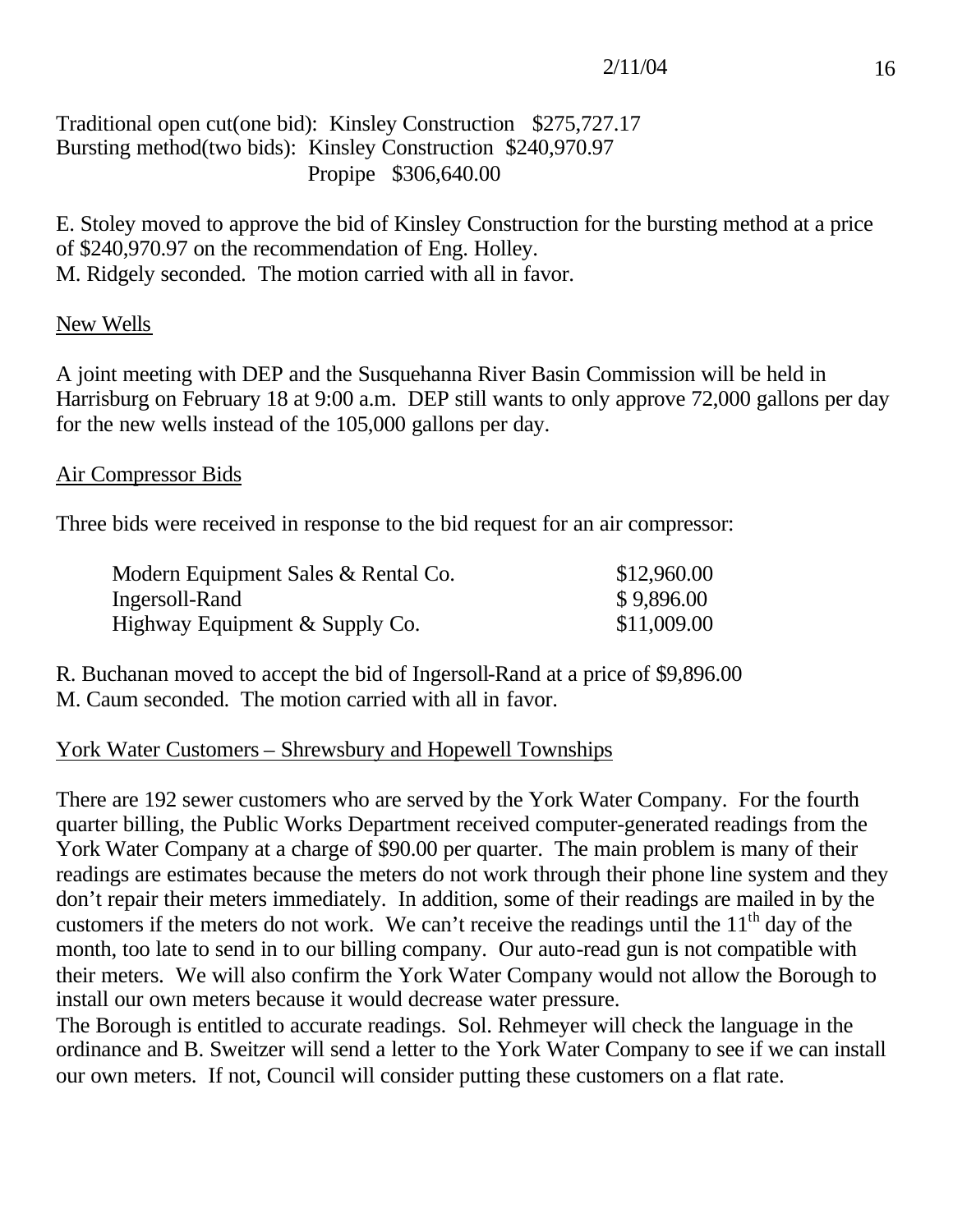## Wellhead Protection Committee

The next meeting will be on February 25 at 9:00 a.m. to review the final plan before submission to DEP.

## **Public Roads & Lighting** – Christopher M. Skoglind

## Two Lanes Eastbound on W. Forrest Ave.

In order to have a left turn lane, parking on the South side of W. Forrest Ave. up to S. Sunset Dr. would be lost. The fire company volunteers need the on-street parking for quick response for fire calls.

#### 2004 Street Work Tour

The tour will be held in March.

## Essex Circle Dr. Sinking Problem

The sewer trench is sinking again after being repaired about five years ago.

## Hidden Driveway Sign – 39 N. Main St. Rear

The business owner is requesting a hidden driveway sign be placed in the rear of their property along N. Highland Dr. It appears the sight clearance is not met because of shrubbery and trees and rather than set a precedent with signs of this nature, clearing the sight angle will be investigated.

#### Snow Emergency Ordinance

Our ordinance calls for temporary signs to be placed in order to cite and remove vehicles parked on the street in the event of a snow emergency. Sol. Rehmeyer was asked to report back with the requirements for signs.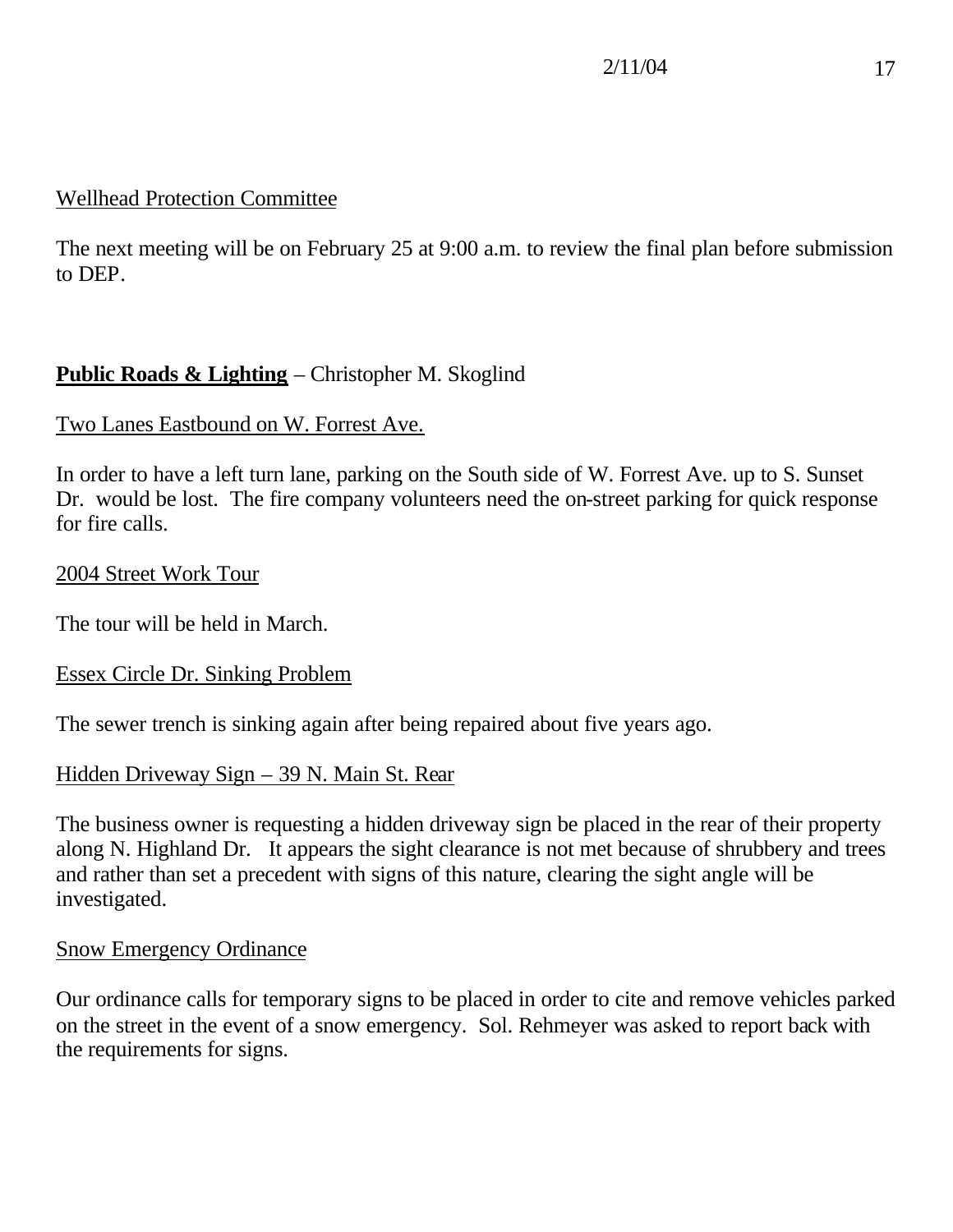## New Shopping Center Proper Signage for No Left Turns

Eng. Holley was asked to look at the approved plan to see if the property signage is erected so the police can cite motorists from going straight and making left turns at the intersection with Cardinal Dr.

#### Parking Problem on N. Sunset Dr. and N. Highland Dr.

A traffic study will be requested to restrict parking on N. Sunset Dr. and N. Highland Dr.

#### **Public Lands, Buildings and Finance** – Michael W. Ridgley

#### Increase in Bookkeeping Fee

Kimberly Dettinger gave notice she is increasing her hourly rate from \$20.00 to \$25.00 for bookkeeping work effective in March.

M. Ridgely moved to approve the increase provided Kimberly's skill level is at the full job specification and that she will no longer need Velda for training. E. Stoley seconded. The motion carried with all in favor.

#### New Electrical Service for Christmas Tree

The new electrical service would cost about \$1,500 and would include digging and installing the service from the Public Works garage to the tree. This work will be done if and when needed.

#### Scout House Repairs

The Public Works Department is replacing the copper pipes but the other work that needs to be done should be submitted for the 2005 budget.

#### **ENGINEER'S REPORT**

#### Exit 4 Project

This project has been moved to number 2 on the priority list and Hopewell Township Manager, Pat Schaub, is the representative for Region 1.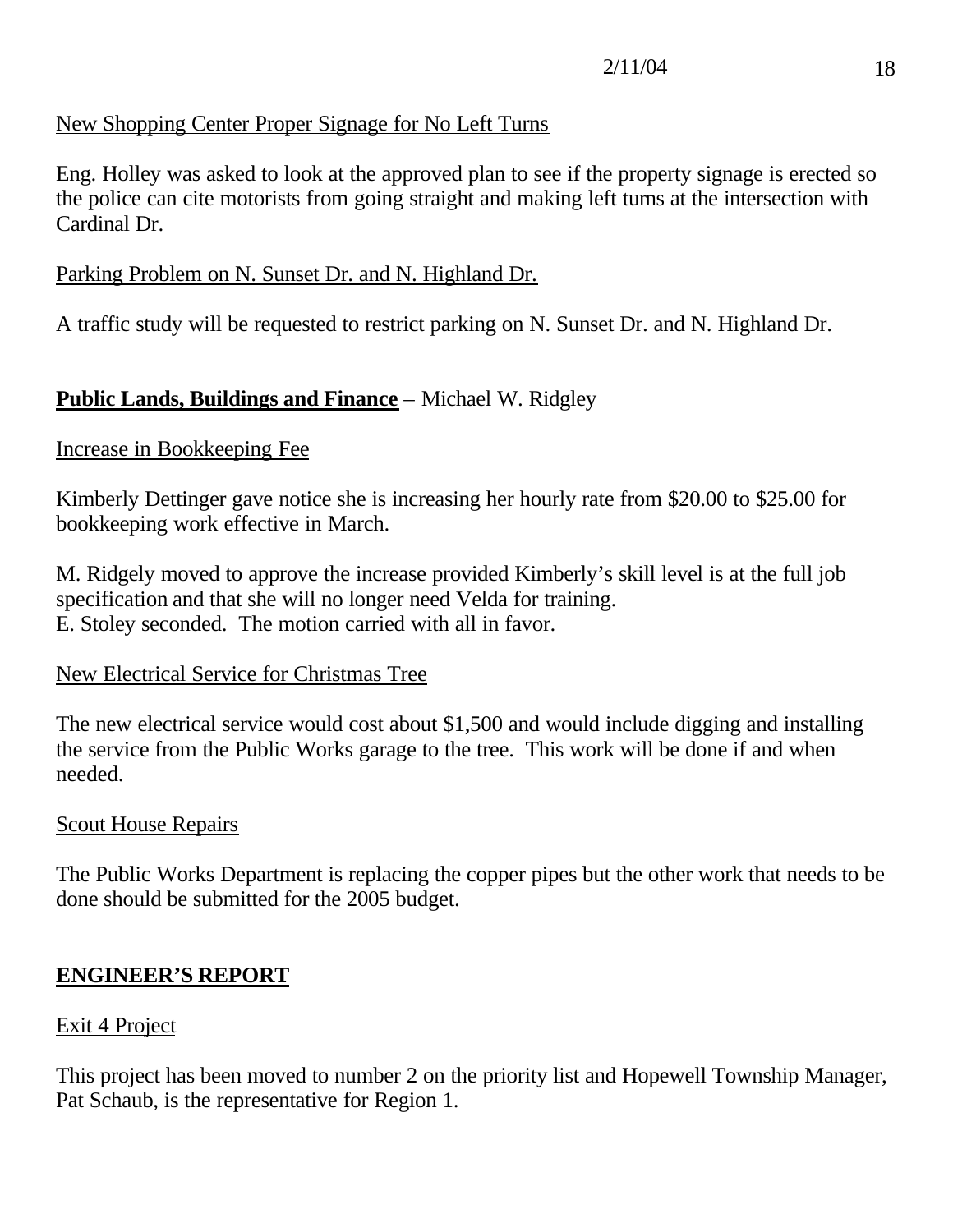# Change in Water and Sewer Tapping Fee Calculations

Under the new Act, all water and sewer tapping fees will have to be recalculated by June, 2005, based on population. The Act only changes the way the fee is calculated, not capacity.

#### Deer Creek Sewage Treatment Plant

There is a possibility that a private sewage treatment plant will be built in the Tolna area.

## **SOLICITOR'S REPORT**

#### A.Grim's Glass & Plastic

This matter has been appealed to the Commonwealth Court.

#### Tax Collector Resignation

A memorandum was attached to the report outlining the procedure for filling the position and compensation.

## Refinancing of the 1998 Sewer Bond Series

New Freedom Borough's solicitor sent a letter that the Borough is interested in refinancing the 1998 sewer bond issue. Sol. Rehmeyer will respond that we are not opposed and that we need more detail.

## Zoning Regulation of Hot Tubs

Most municipalities do not attempt to regulate spas or hot tubs that they need to be secure when not in use. This matter will be dropped.

## Uniform Construction Code

Sol. Rehmeyer will prepare the ordinance for adoption in a few months.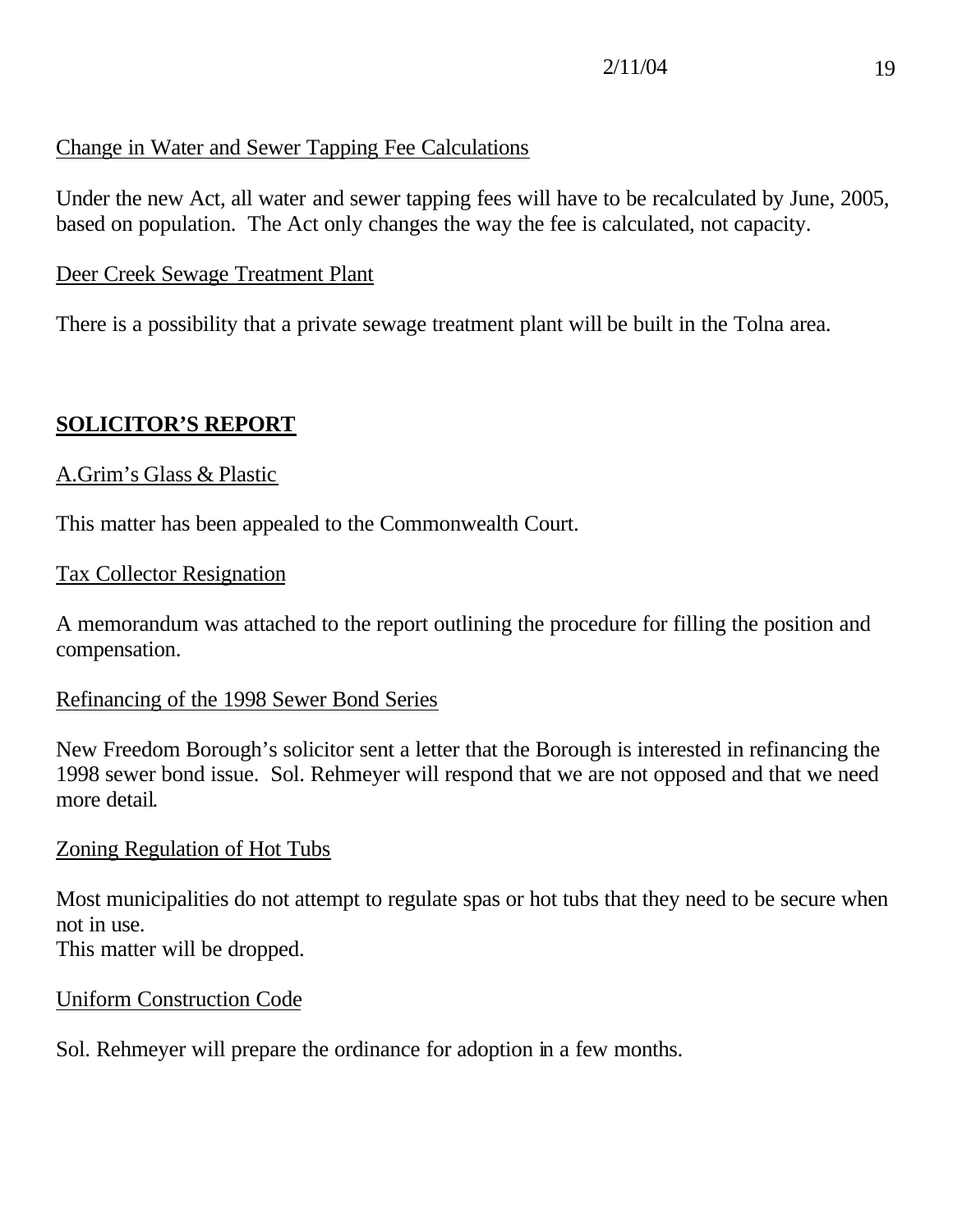## AAA Second Sign

A letter was sent asking that the sign be removed and AAA's attorney responded they will not take the sign down and as their argument a vested right to the sign permit has accrued to AAA by its request of the permit and the issuance by the former zoning officer. There were two applications for signs, the first was for two signs and the second was for a sign in the front only. Sol. Rehmeyer was given permission to respond that our zoning officer will issue an enforcement notice for violation of §301.1 (c) of the zoning ordinance if the sign in the rear is not taken down by a certain date.

## Definition of "Family" in Zoning Ordinance

The memorandum attached to the report excludes group homes, however, they could be considered in certain zones under a special exception.

## Shrewsbury Commerce Park Water EDUs

Sol. Rehmeyer drafted an agreement for the water EDUs on this property to prevent more wells in the wellhead zone.

## 133 S. Main St. Payment Plan

Council agreed to let the property owner set up a payment plan with the warning that if they don't keep up with the payments, execution would take place.

M. Ridgely moved to approve a payment plan for this property and that execution would occur if the payment plan fails.

E. Stoley and C. Skoglind seconded. The motion carried with all in favor.

## Met Ed Operations Investigation

A letter was received asking for participation in a PUC investigation of the operations of Met Ed in light in the recent large power outage during Hurricane Isabel. The Borough will not participate and will not share in the cost of the investigation.

## **Public Safety, Welfare and Personnel** – Frederick C. Noble

The tax collector issue was previously discussed.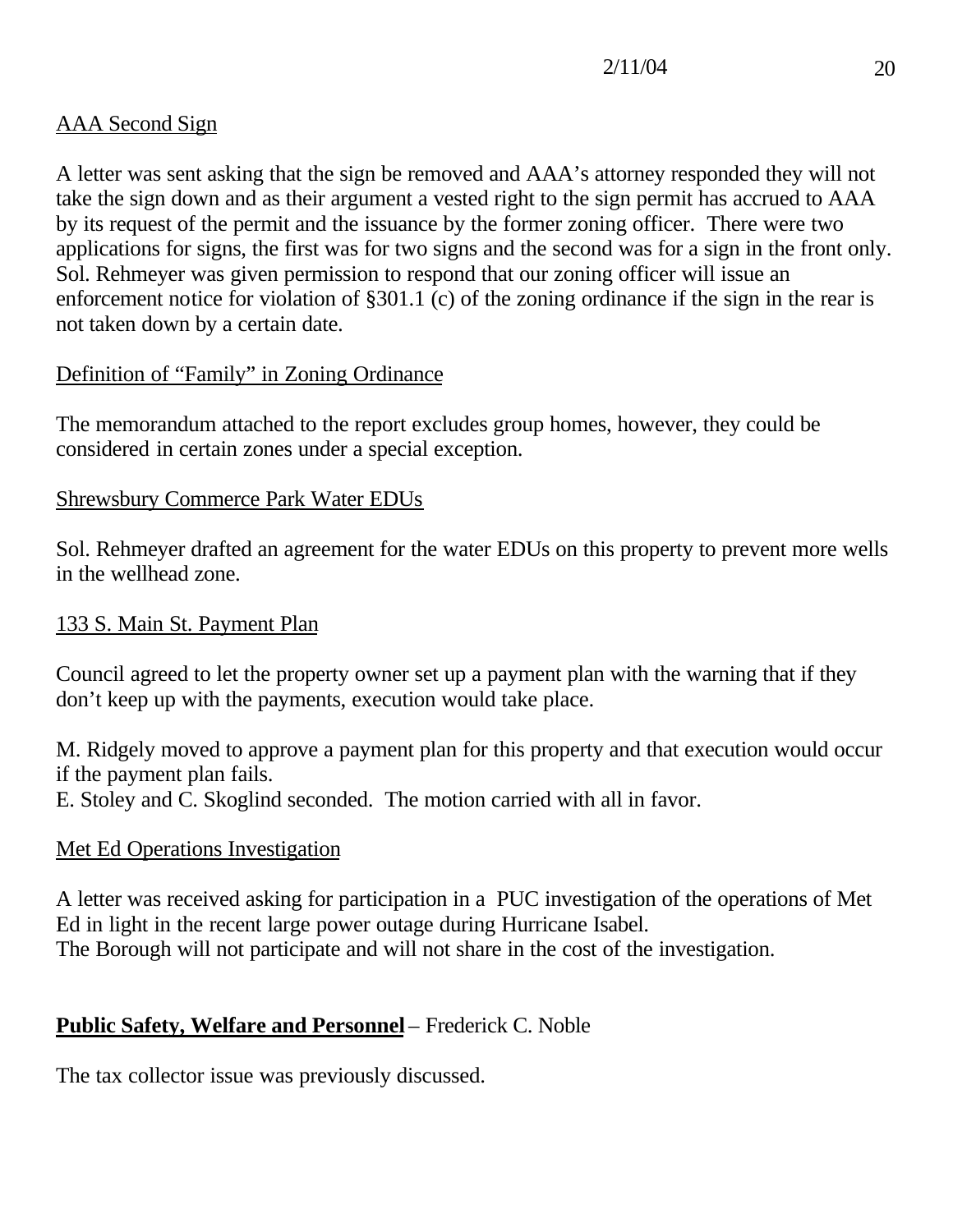## **Secretary's Report** – Cindy L. Bosley

## High Speed Internet Access

Adelphia Cable will not offer free high speed internet access to us while they are under a bankruptcy. They can offer us the residential rate of \$46.00 per month.

#### Emergency Management Training February 19

John Fornadel would like someone to go to this training.

## **York Area Tax Bureau** – Frederick C. Noble

Ray Fox has retired and Lois Kashner has taken his place. There was an issue as to whether the Board of Directors would be covered in the event the Bureau was sued. After investigation, it was discovered the Directors would be covered under that policy.

A meeting will be held with the Borough's insurance agent to see if an endorsement could be purchased to make sure those acting on behalf of the Borough on various Boards and Commissions not under direct control of Council are covered under the Errors and Omissions policy.

## **Recreation Board/Regional Recreation Board** – Frederick C. Noble

A letter was received from Dave Mixon that said there is no one on the Board and that it ceases to operate. The Township plans to sponsor a joint meeting maybe in March.

Citizen Gregory Hartman was present to express interest in serving on the regional recreation board or the Borough's recreation board.

R. Buchanan moved to appoint Gregory Hartman to the Borough's recreation board.

E. Stoley seconded.

R. Buchanan amended the motion that if and when the SRRB is reactivated, that Gregory Hartman be appointed the Citizen Representative.

E. Stoley seconded. Both motions carried with all in favor.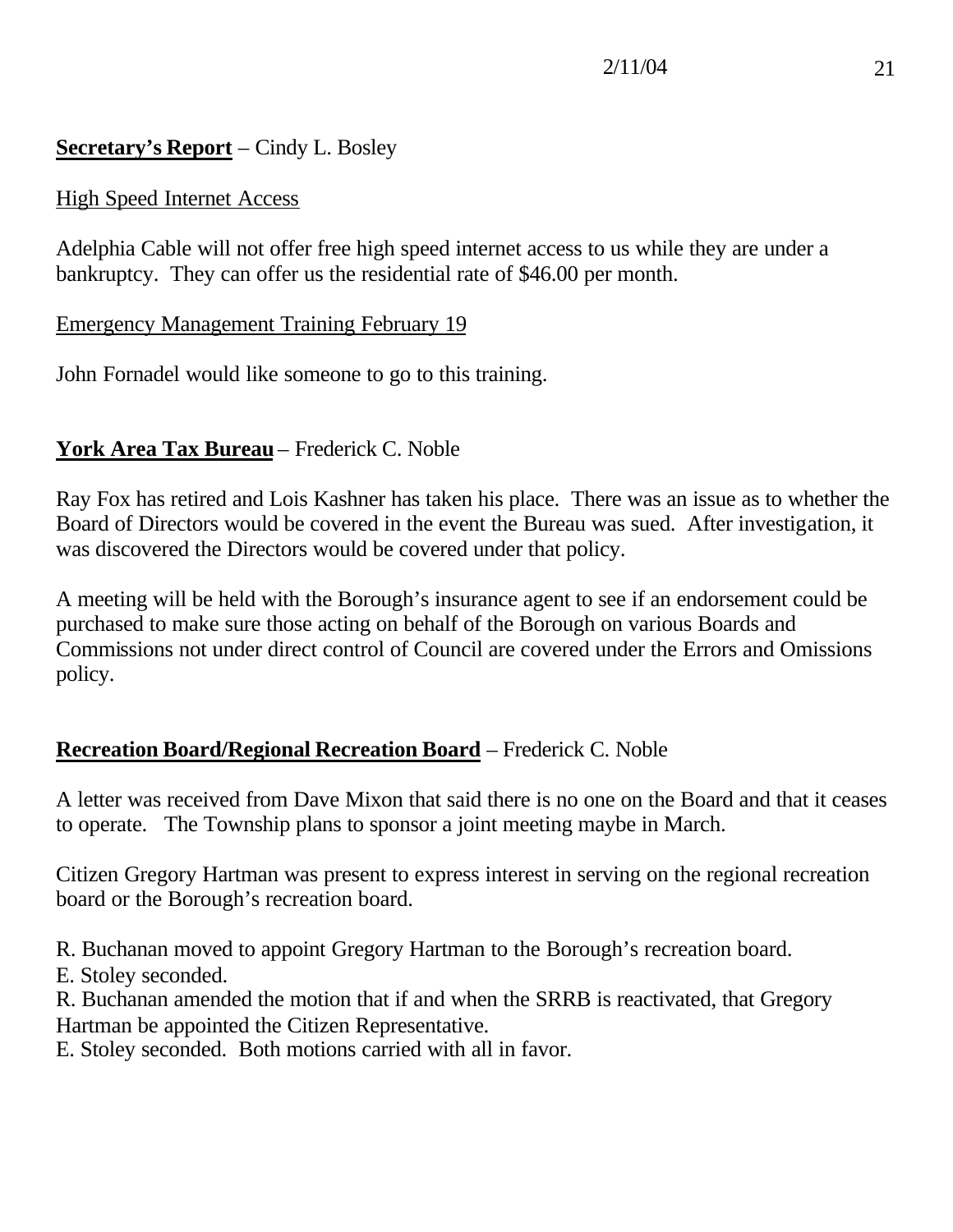## **Planning Commission/Regional Planning Commission** – Eric W. Stoley

## **Southern Regional Police Commission** – Richard R. Buchanan

Council was in favor of a study by members of the Southern Police Commission on other funding formulas and controlling costs. Items discussed were: the number of dogs owned by the department; man hours required for training the dogs and performing services not on regular time; charging for services of the police dogs in certain situations, like the Spring Grove School District drug searches; not subsidizing Glen Rock's portion of the police budget; calls in Shrewsbury Township for which we receive no money for services provided; revisiting the issue of reimbursement for not using State Police coverage.

Buck mentioned a replacement dog will be donated to the department to replace the dog that was killed in a non-work related incident. After discussion, the consensus of the Council was to not micromanage the police commission or the department.

## **UNFINISHED BUSINESS**

## Pinnacle Towers

M. Ridgely stated he will be following up on the Pinnacle Towers offer of purchasing a perpetual easement for the tower on Woodland Dr.

## Land Purchase

February 29 is the deadline for the property owners to respond to our offer to purchase land.

## **NEW BUSINESS**

## **COMMUNICATIONS**

## Deer Creek Watershed Study

The Secretary received a call from Paul Solomon that the Southern Regional Planning Commission would like another letter of support for a watershed grant. Discussion indicated the grant is most likely a non-issue and we would not send another letter.